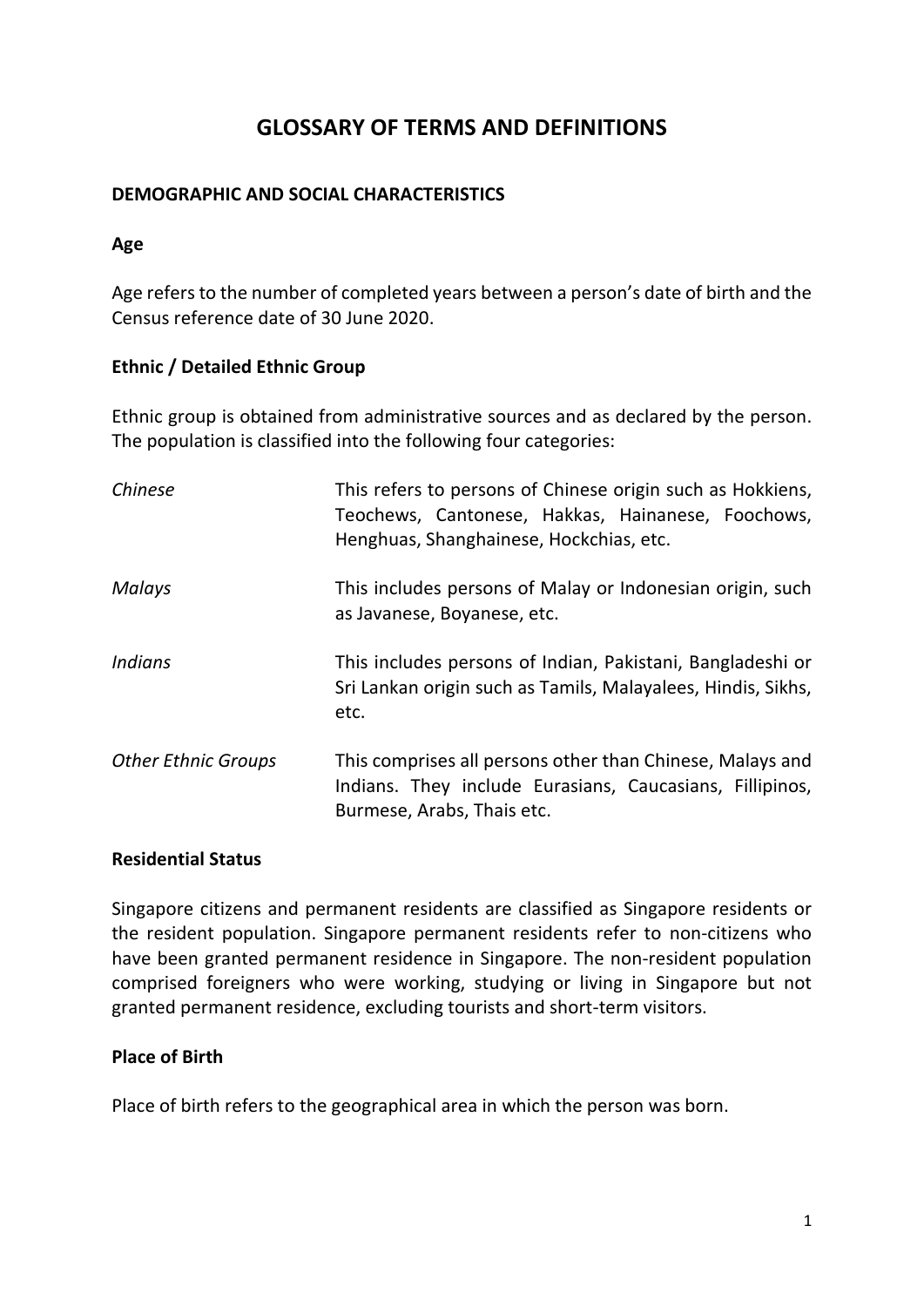## **Sex Ratio**

Sex ratio refers to the number of males per 1,000 females in the population.

### **Age Dependency Ratio**

The old-age dependency ratio is defined as the number of elderly person aged 65 years and over for every 100 persons aged 20-64 years.

The child dependency ratio is defined as the number of persons aged below 20 years for every 100 persons aged 20-64 years.

#### **Marital Status**

Marital status refers to a person's conjugal status in relation to the marriage laws or customs in Singapore.

| Single             | This refers to persons who have never been married.                                                                                                                              |
|--------------------|----------------------------------------------------------------------------------------------------------------------------------------------------------------------------------|
| <b>Married</b>     | This refers to persons who are legally married or married<br>according to customary rites.                                                                                       |
| Widowed            | This refers to persons whose spouses are deceased and<br>have not remarried.                                                                                                     |
| Divorced/Separated | This refers to persons whose marriages have been legally<br>dissolved, or persons who have been legally separated or<br>estranged from their spouses and who have not remarried. |

#### **Ever-Married Females**

Ever-married females refer to females who have been married before and are currently married, widowed, or divorced/separated.

#### **Number of Children Born**

Number of children born refers to all the live-born children each woman has ever given birth to. It includes those children who are currently staying with her, those who have set up their own homes and those who are no longer living.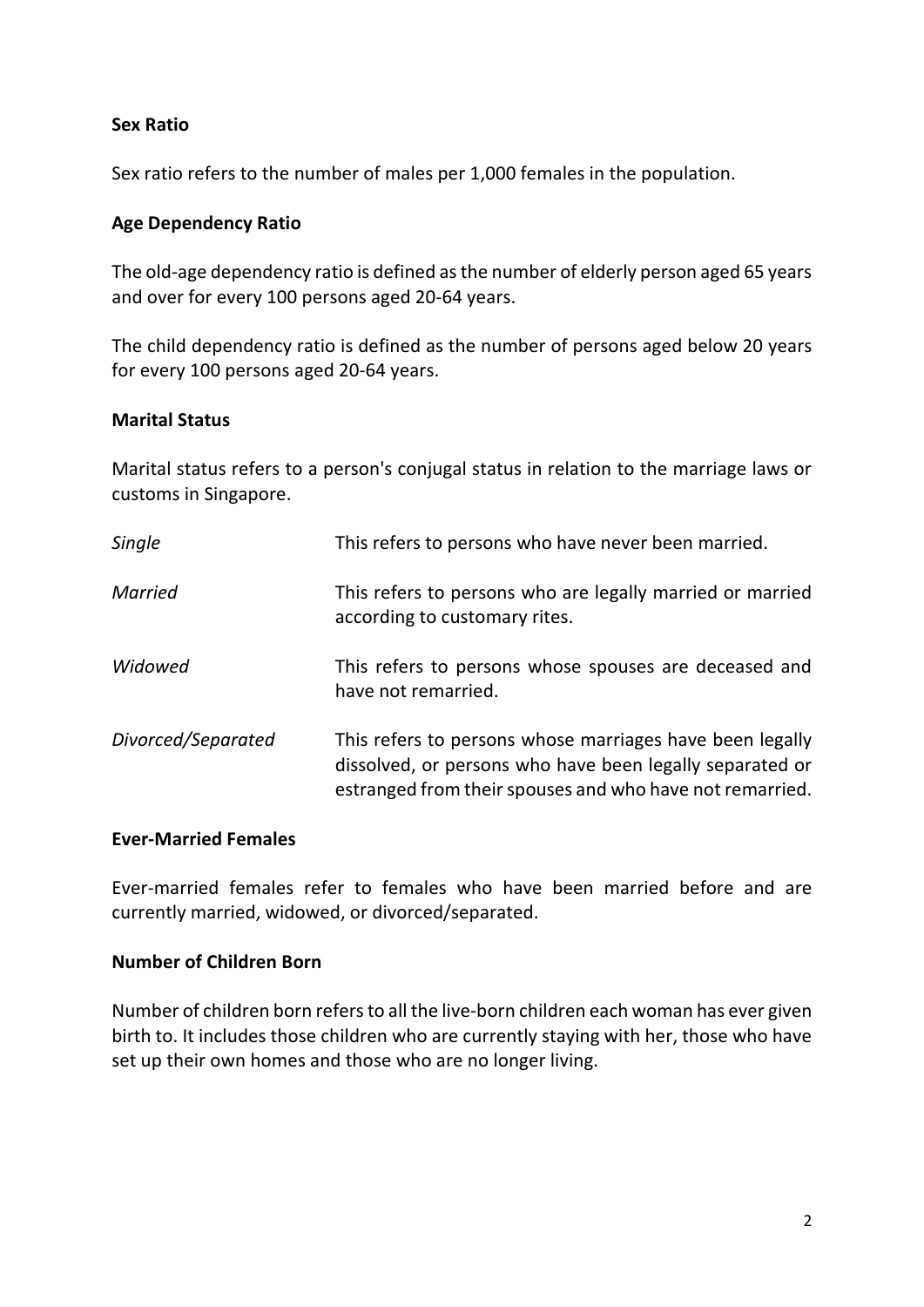## **Religion**

Religion refers to the religious faith or spiritual belief of a person regardless of whether he/she regularly attends religious ceremonies in a temple, mosque, church or other religious building. He/she may or may not practise his/her faith or belief. It is as declared by the person.

## **EDUCATION, LITERACY AND LANGUAGE**

## **Literacy (Language Literate In)**

This refers to a person's ability to read with understanding, e.g. a newspaper, in the language(s) specified.

## **Language Most / Second Most Frequently Spoken at Home**

Language most / second most frequently spoken at home refers to the language or dialect that a person uses most / second most frequently at home when speaking to other household member(s). For persons who are staying alone, it refers to the language(s)/dialect(s) he/she uses most / second most frequently.

## **Level of Education Attending**

Level of education attending refers to the grade or standard of formal education which a student aged 5 years and over is attending. The classification of level of eduation attending into the following main categories is based on the Singapore Standard Educational Classification 2020 :

| Pre-Primary | This refers to students attending nurseries,<br>kindergartens or pre-primary classes.                                                                                                                                                                 |
|-------------|-------------------------------------------------------------------------------------------------------------------------------------------------------------------------------------------------------------------------------------------------------|
| Primary     | This refers to students attending Primary 1 to 6 and<br>special classes for the educationally sub-normal.                                                                                                                                             |
| Secondary   | This refers to students attending Secondary 1 to 5<br>or courses of secondary level offered in the<br>vocational, technical and commercial education<br>institutions, including Institute of Technical<br>Education (ITE) Skills Certificate courses. |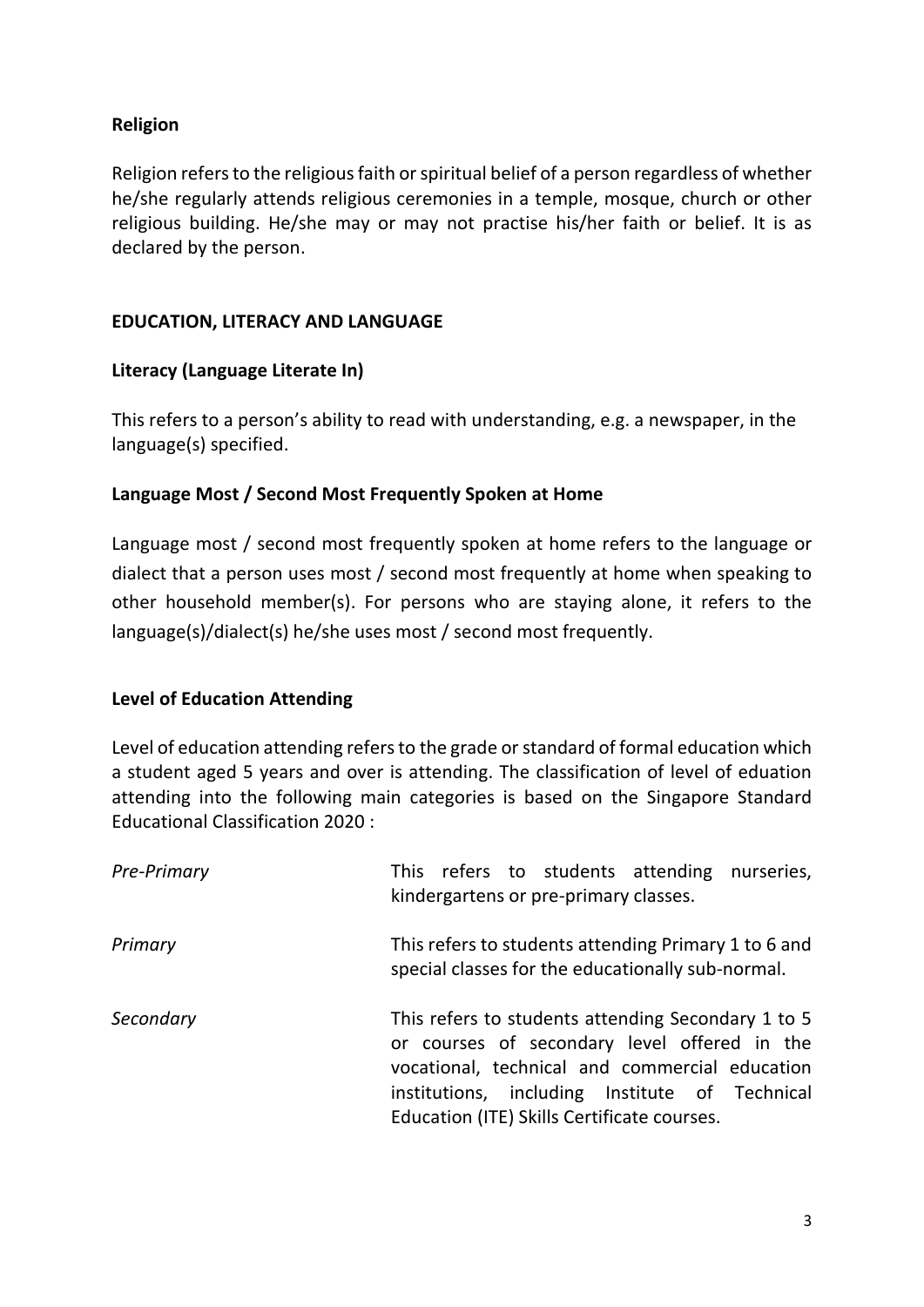- Post Secondary (Non-Tertiary) This refers to students attending Pre-university classes and junior colleges or other courses at postsecondary level, including fifth or sixth year of the Integrated Programme, National ITE Certificate (Nitec), Higher Nitec and Master Nitec.
- *Polytechnic Diploma* This refers to students attending polytechnic diploma or polytechnic post/advanced/specialist/ management/graduate diploma courses offered by the local Polytechnics such as the Singapore Polytechnic, Ngee Ann Polytechnic, Temasek Polytechnic, Nanyang Polytechnic and Republic Polytechnic.
- *Professional Qualification* This refers to students attending courses leading to *and Other Diploma* the award of professional qualification and other diploma, including ITE diploma, National Institute of Education (NIE) diploma, Singapore Institute of Management (SIM) diploma, LASALLE diploma, Nanyang Academy of Fine Arts (NAFA) diploma, Association of Chartered Certified Accountants (ACCA), Chartered Financial Analyst (CFA).
- *University* This refers to students attending degree or postgraduate courses in universities.

## **Highest Qualification Attained**

Highest qualification attained refers to the highest grade or standard a person has passed or the highest level where a vocational/skill certificate, diploma, or degree is awarded. The classification of highest qualification attained into the following main categories is based on the Singapore Standard Educational Classification 2020:

*No Qualification* This refers to persons who have never attended school, have primary education but without Primary School Leaving Examination (PSLE) certificate or their equivalent, or have Certificate in Basic Education for Skills Training (BEST)  $1 - 3$ .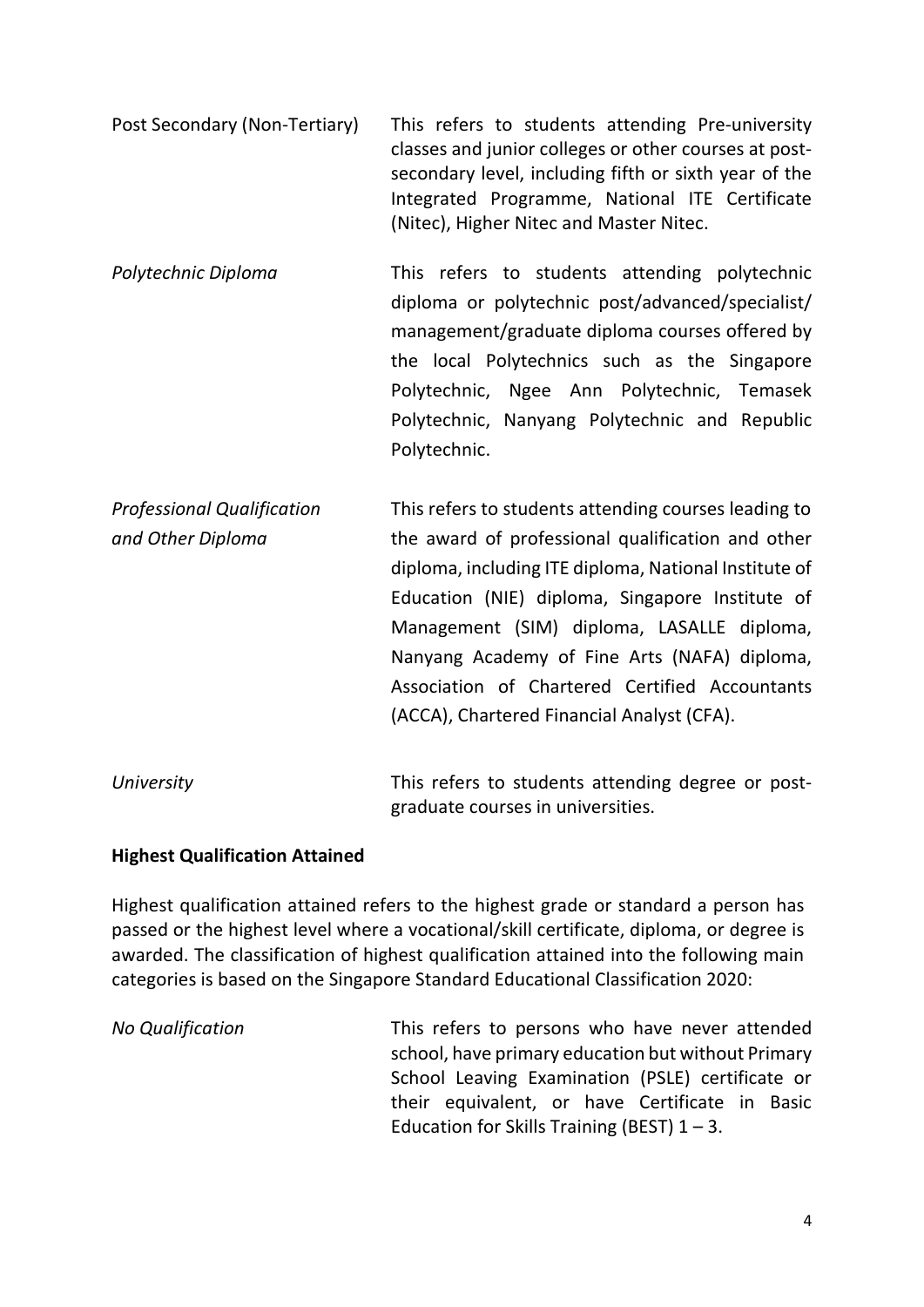| Primary                       | This refers to persons who have PSLE or other<br>certificate of equivalent standard, or have<br>Certificate in BEST 4 or at least 3 achievements <sup>1</sup> for<br>different Workplace Literacy or Numeracy (WPLN)<br>skills at Level 1 or 2.                                                                                                                                                                                                                                                                                                                                                                                                                                        |
|-------------------------------|----------------------------------------------------------------------------------------------------------------------------------------------------------------------------------------------------------------------------------------------------------------------------------------------------------------------------------------------------------------------------------------------------------------------------------------------------------------------------------------------------------------------------------------------------------------------------------------------------------------------------------------------------------------------------------------|
| Lower Secondary               | This refers to persons who have secondary<br>education without any subject pass at General<br>of<br>Education (GCE)<br>Certificate<br>Normal<br>('N')/Ordinary ('O') Level or equivalent, or have<br>Certificate in Worker Improvement through<br>Secondary Education (WISE) 1-3, or basic vocational<br>certificates (including ITE Basic Vocational Training),<br>or at least 3 achievements for different WPLN skills<br>at Level 3 or 4.                                                                                                                                                                                                                                           |
| Secondary                     | This refers to persons who have at least 1 subject<br>pass at GCE 'N' / 'O' Level, or have National ITE<br>Certificate (Nitec) (Intermediate) or equivalent<br>(including National Technical Certificate (NTC)<br>Grade 3, Certificate of Vocational Training, BCA<br>Builder Certificate), or have ITE Skills Certificate<br>(ISC) or equivalent (including Certificate of<br>Competency, Certificate in Service Skills) or at least<br>3 achievements for different WPLN skills at Level 5<br>and above.                                                                                                                                                                             |
| Post-Secondary (Non-Tertiary) | This refers to persons who have at least 1 subject<br>pass at GCE 'A'/'H2' Level or other certificates/<br>qualifications of equivalent standard. It also<br>includes those who have Nitec (including Post Nitec<br>Certificate, Specialist Nitec, Certificate in Office<br>Skills, NTC Grade 2, National Certificate in Nursing,<br>BCA Advanced Builder Certificate), or have Higher<br>Nitec (including Certificate in Business<br>Skills,<br>Certificate<br>Industrial<br>Technician<br>other<br>and<br>polytechnic certificates), or Master Nitec (including<br>NTC Grade 1). This group also includes Workforce<br><b>Skills</b><br>(WSQ)<br>Certificate/Higher<br>Qualification |

Certificate/Advanced Certificate or equivalent, International Baccalaureate/NUS High School

<span id="page-4-0"></span><sup>&</sup>lt;sup>1</sup> These refer to both WSQ Statement of Attainment and/or certification issued by SkillsFuture Singapore's appointed WPLN assessment partner.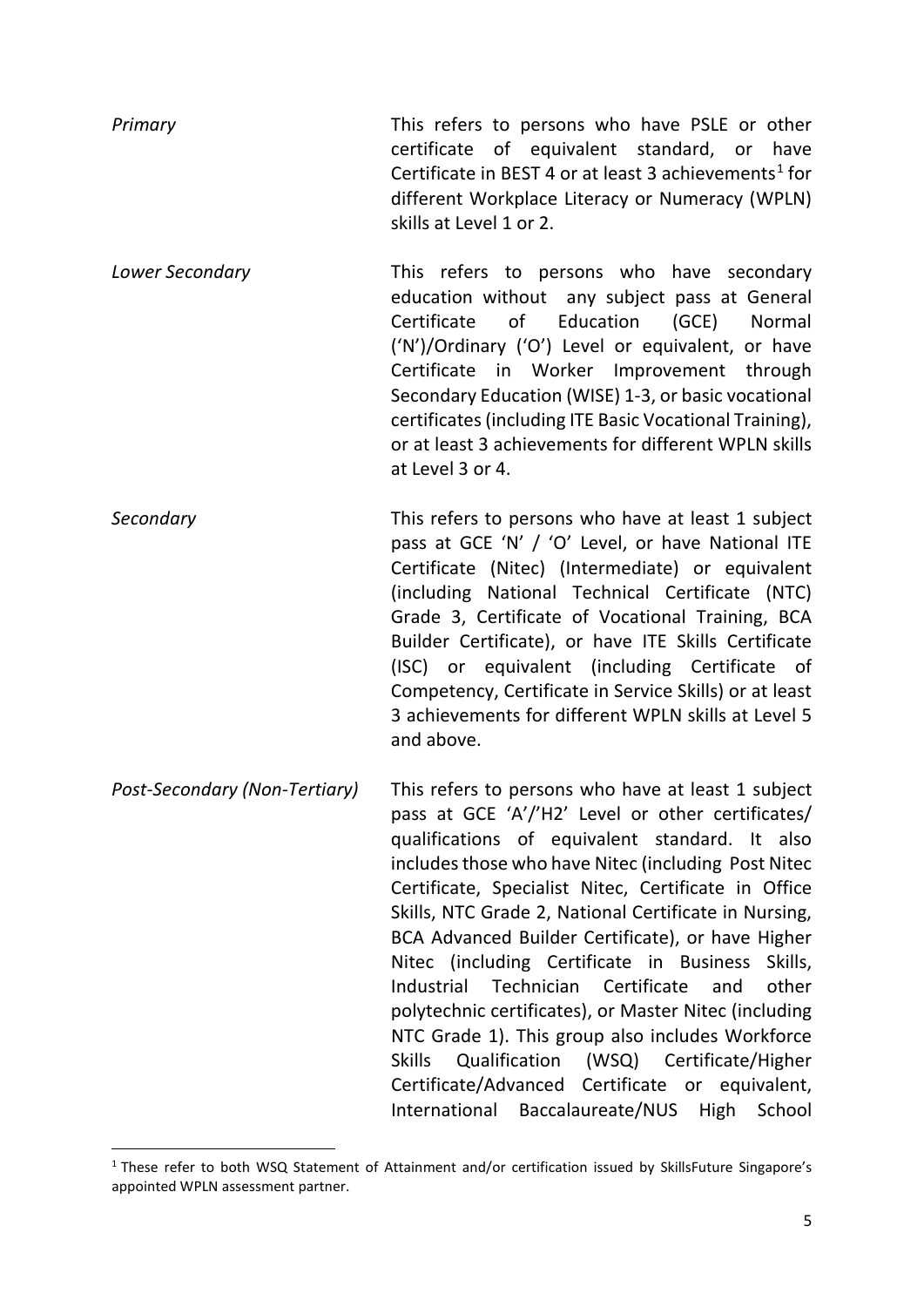diploma or other post-secondary certificates/ qualifications (including SIM certificates).

*Polytechnic Diploma* This refers to persons who have Polytechnic diploma or Polytechnic post diploma (including polytechnic advanced/specialist/management/ graduate diploma, diploma (conversion)).

*Professional Qualification* This refers to persons who have qualifications *and Other Diploma* awarded by professional bodies (including ACCA, CFA), and other diploma qualifications (including ITE Diploma, NIE diploma, SIM diploma, LASALLE diploma, NAFA diploma, WSQ diploma, WSQ specialist diploma etc).

*University* This refers to persons who have bachelor's degree or postgraduate diploma (including NIE postgraduate diploma), or master's degree, or doctorate.). It also includes persons with WSQ graduate certificate and WSQ graduate diploma.

## **Field of Study**

Field of study refers to the principal discipline, branch or subject matter of study that leads to the award of the qualification attained at polytechnics or university levels. The classification of field of study is based on the Singapore Standard Educational Classification 2020.

#### **ECONOMIC CHARACTERISTICS**

#### **Labour Force Status**

Labour Force The Refers to persons who are either employed or unemployed during the reference period. Employed Refers to persons who during the reference period:

- (i) work for one hour or more either for pay or profit; or
- (ii) have a job or business to return to but are temporarily absent because of illness, injury, breakdown of machinery at workplace,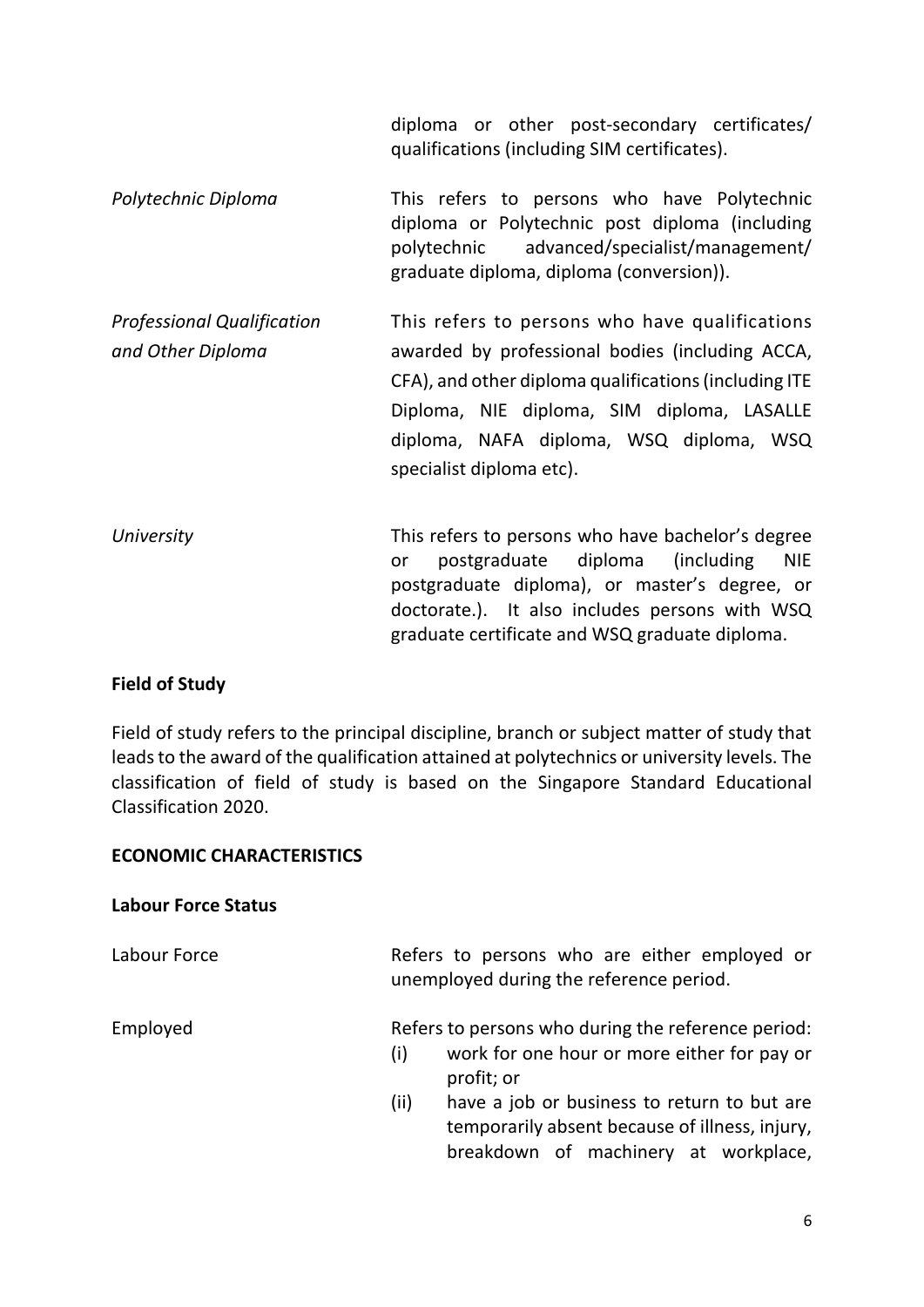labour management dispute or other reasons.

Members of the Singapore Armed Forces including full-time National Servicemen are included, unless stated otherwise.

Unemployed Refers to persons who are not working but are actively looking for a job and available for work during the reference period. They include persons who are not working but are taking steps to start their own business or taking up a new job after the reference period.

| Outside the Labour Force | Refers to persons who are neither employed nor |
|--------------------------|------------------------------------------------|
|                          | unemployed during the reference period.        |

## **Occupation**

This refers to the type of work performed by workers during the reference period, which may not necessarily be related to their training, skill or professional qualification. In the case of workers who perform two or more kinds of work, their occupation would refer to the one in which they usually work the longest hours during the reference period. The classification of occupations is based on the Singapore Standard Occupational Classification 2020.

## **Industry**

This refers to the major kind of economic activity or the nature of business of the firm, organisation, establishment or department in which the person is employed during the reference period. If the person is self-employed, this item refers to the kind of economic activity or nature of business he/she is operating. The classification of industries is based on the Singapore Standard Industrial Classification 2020.

## **Employment Status**

This refers to the status of employed persons in relation to their employment. There are four types of employment status:

*Employers* This refers to persons who hire one or more paid employees in their business or trade.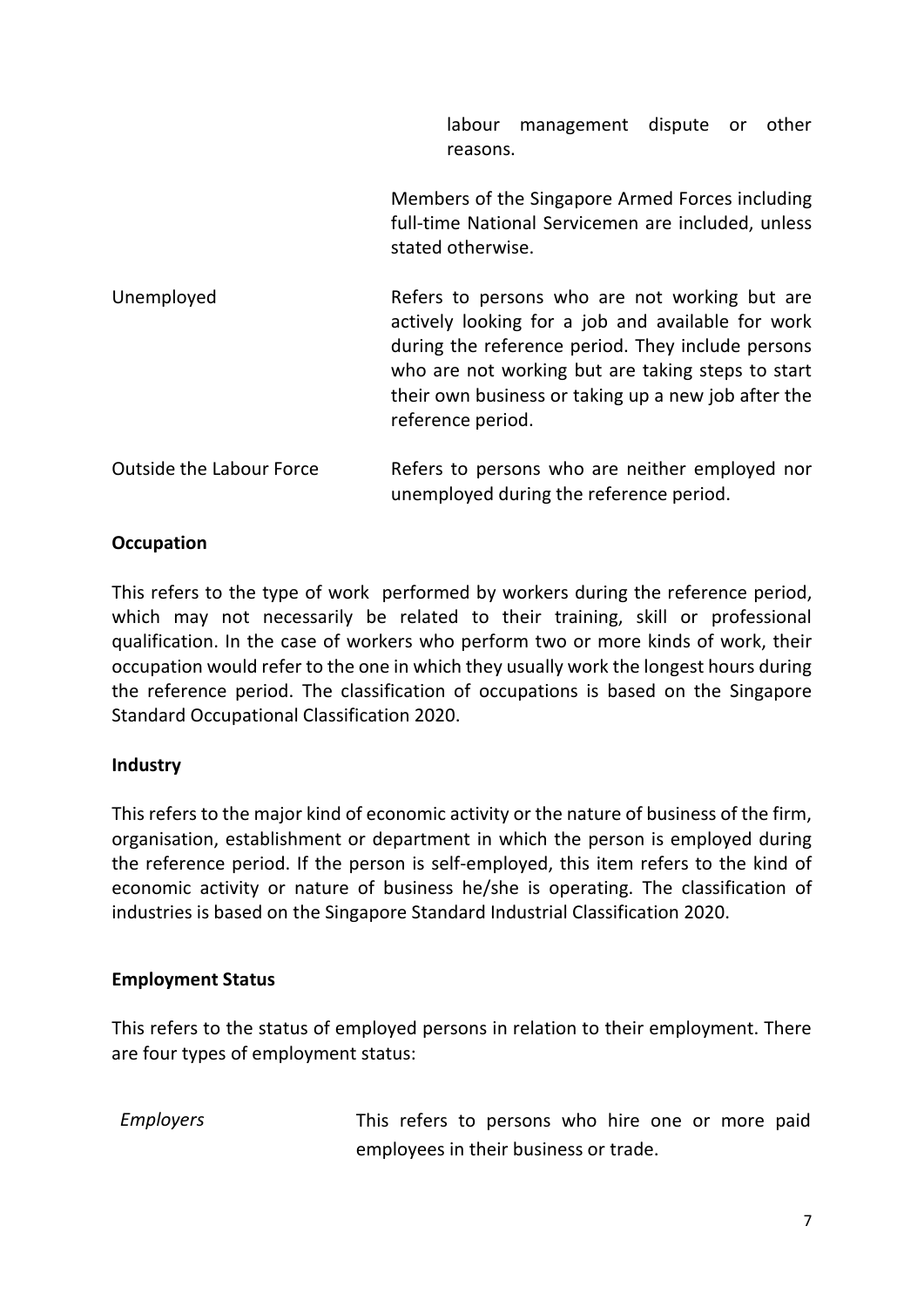| <b>Own Account Workers</b>            | This refers to persons who operate their own business<br>without employing any paid employee in the conduct of<br>their business or trade. |
|---------------------------------------|--------------------------------------------------------------------------------------------------------------------------------------------|
| <b>Employees</b>                      | This refers to persons who work for employers in return<br>for regular wages or salaries.                                                  |
| <b>Contributing Family</b><br>Workers | This refers to persons who assist in the operation of<br>family business without receiving regular wages or<br>salaries.                   |

### **Usual Hours Worked**

This refers to the number of hours a person usually works on a typical week, regardless whether he/she is paid for it. For those who are temporarily not working (e.g. on leave), the most recent week of employment is used. For a person who has just started work during the reference period, usual hours of work refers to the number of hours per week he/she is expected to work in that job. For a multiple jobholder, it should be aggregated from the hours spent in all the jobs.

#### **Monthly Income from Work**

This refers to income received by a employed person from employment and business. It does not include other forms of income which are not derived from work.

For self-employed persons, gross monthly income refers to the average monthly profits from their business, trade or profession (total receipts less business expenses incurred) before deduction of income tax.

For employees, gross monthly income refers to the total gross monthly wages or salaries before deduction of employee CPF contributions and personal income tax. It comprises basic wages, commissions, overtime pay, National Wages Council (NWC) supplements, tips and other allowances. Payments in kind, reimbursement for transport and other expenses are excluded. If they have just started work, the monthly income refers to the wages they will be receiving for a full-month's work. It includes one-twelfth of the annual bonus.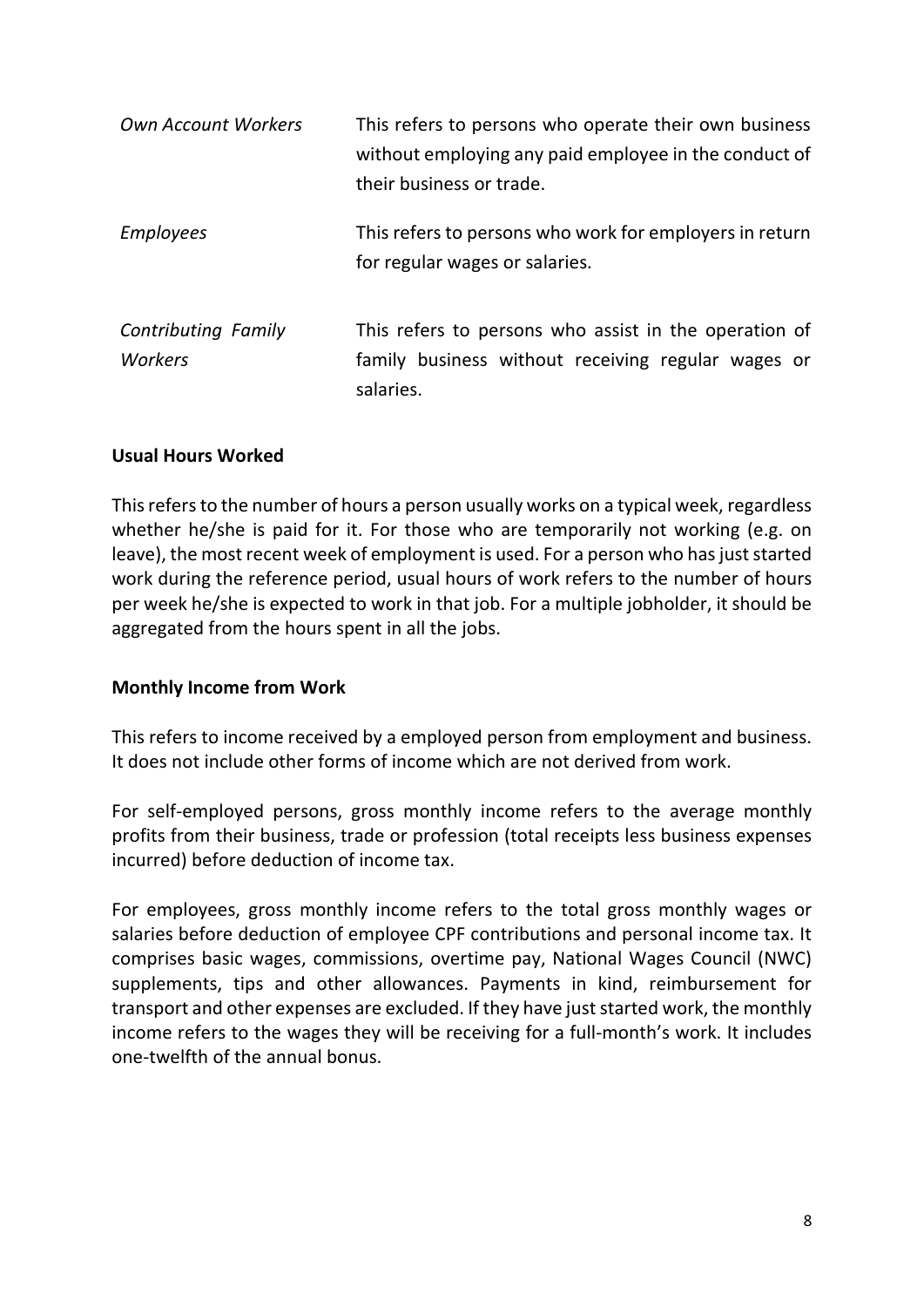### **Workplace Location**

This refers to the address of the person's workplace where he/she usually works most of the time. For those who report to different places on different days, this refers to the address where this person reported most frequently to during the last week.

## **HOUSEHOLD AND HOUSING CHARACTERISTICS**

## **Resident Household**

A household refers to (i) a group of two or more persons living together in the same house and sharing common food or other essential arrangements for living; or (ii) a person living alone or a person living with others but having his own food or other essential arrangements for living. Although persons may be living in the same house, they may not be members of the same household. For example, a family renting out a room to a tenant – if the tenant does not share or have meals with the family, the tenant belongs to a separate household.

A resident household refers to a household where the household reference person is a resident (i.e. Singapore citizen or permanent resident).

## **Household Reference Person**

The household reference person refers to the oldest member, the main income earner, the owner-occupier of the house, the person who manages the affairs of the household, or the person who supplied the information pertaining to other members.

Prior to Census of Population 2020, survey respondents were asked to identify the 'head of household'. The identified person is used as the reference person to determine relationships between household members. In Census of Population 2020, the term 'head of household' has been replaced with 'household reference person'.

#### **Household Structure**

Household structure refers to the classification of a household according to the number of family nuclei and the number of generations in the household.

A family nucleus in a household can be formed by:

- (a) a married couple; or
- (b) one parent with never-married child(ren).

Each nucleus comprises one or more generations.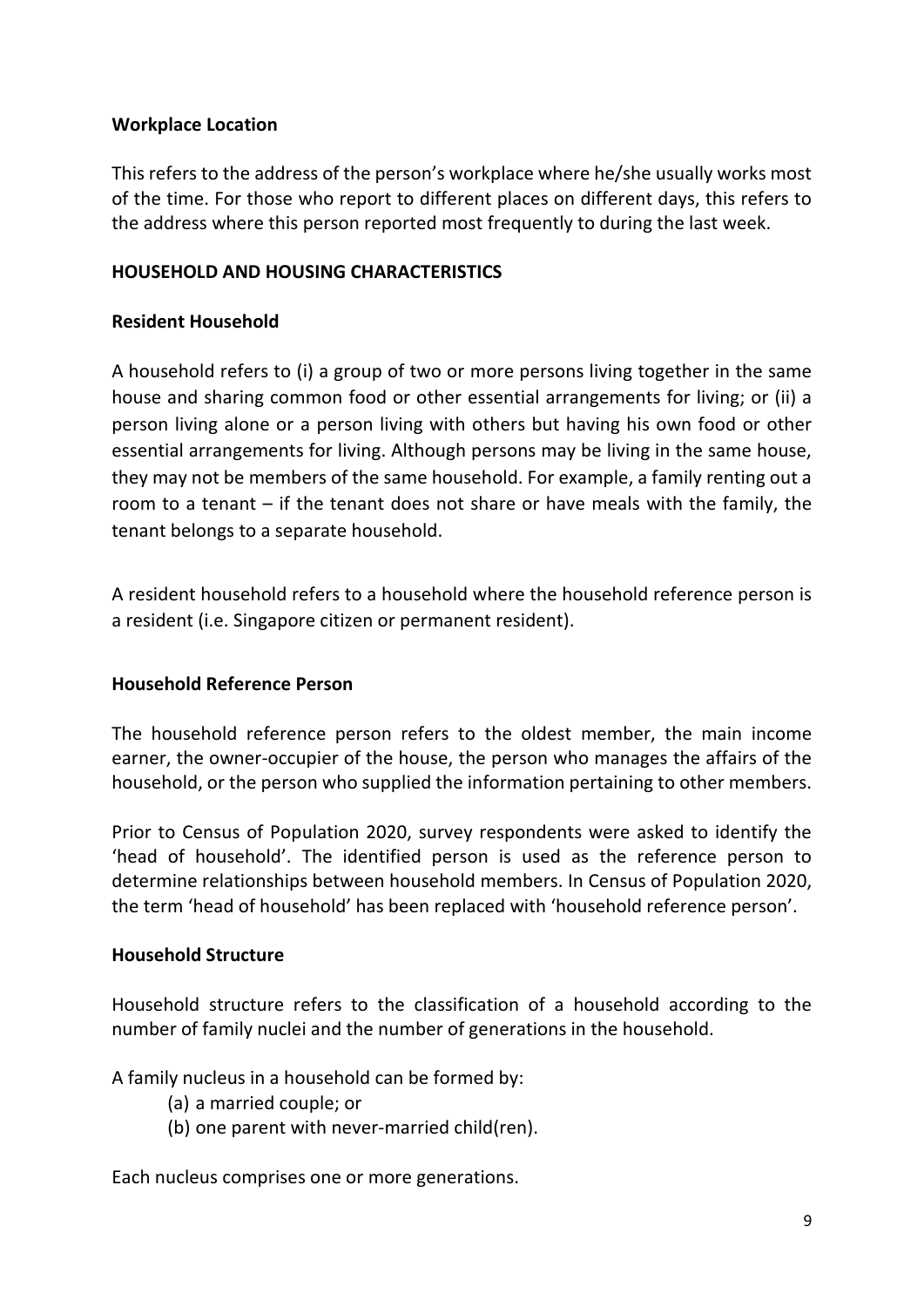A household can have one family nucleus, multiple family nuclei or none.

Household with no family nucleus refers to a household formed by a person living alone or living with others but does not constitute any family nucleus. This is further classified into one-person household or household with more than one person.

#### **Household Living Arrangement**

Household living arrangement refers to the classification of a household according to the household composition, age and marital status of household reference person and age group of the youngest child of the household reference person. Households are broadly classified into:

| <b>Married Couple-Based</b>                           | Refers to households with a married household<br>reference person and spouse. This category is<br>further split into those living with child(ren) and<br>without children.                                                                                                                                                                                                                                                                       |
|-------------------------------------------------------|--------------------------------------------------------------------------------------------------------------------------------------------------------------------------------------------------------------------------------------------------------------------------------------------------------------------------------------------------------------------------------------------------------------------------------------------------|
| <b>Other Households</b><br><b>With Family Nucleus</b> | Includes lone parent households whose household<br>reference person is never-married/widowed/<br>divorced/separated and living with child(ren) aged<br>below 16 years or never-married children as well as<br>other types of households with a family nucleus. For<br>example, a divorced household reference person<br>living with elderly parents only, or a widowed<br>household reference person living with the son and<br>daughter-in-law. |
| <b>Households Without</b><br><b>Family Nucleus</b>    | Refers to households without a family nucleus,<br>including one-person households. For example, a<br>never-married household reference person living<br>with never-married siblings, a household reference<br>person living with unrelated persons only, and an<br>ever-married person who is living alone as the<br>children have grown up and moved out from the<br>parental home.                                                             |

#### **Household Size**

Household size refers to the total number of members in the household, including domestic workers.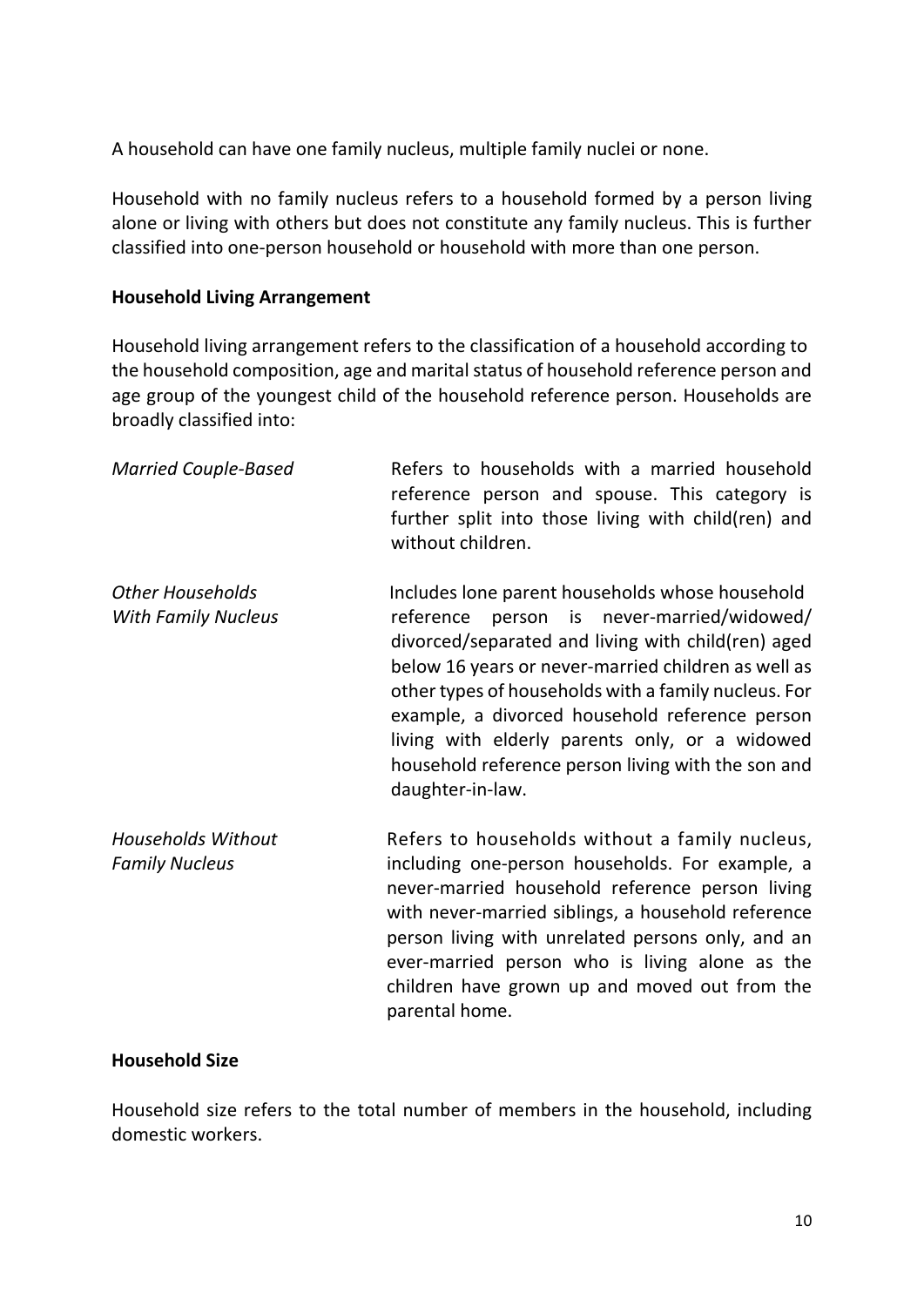## **Number of Employed Persons in Household**

The number of employed persons in the household includes members of the same household who are employed. Domestic workers in the household are excluded.

#### **Household Income from Work**

Household income from work refers to the sum of income received by employed members of the household from employment and business. However, it does not include the income of domestic workers.

### **Household Income from Work Per Household Member**

Household income from work per household member refers to the household income from work divided by the total number of members (household size) in the household. For example, if there is one person in a household of four is employed, his/her income is divided by four to derive the household income per household member.

### **Predominant Household Language**

Predominant household language refers to the language or dialect spoken by the majority of household members to other members (excluding domestic workers and unrelated persons), taking into account the reported language most frequently spoken and language second most frequently spoken at home for each household member.

## **Type of Dwelling**

A dwelling refers to a building or part of a building used or intended to be used by one or more persons as living quarters. Each dwelling has its own separate entrance(s) with direct access to a public road or pathway. A dwelling may be a residential building by itself, or a unit in a residential building, or part of a non-residential building such as a shop or factory with space used as living quarters.

The dwellings covered are broadly classified into these three housing unit categories: Housing and Development Board (HDB) properties, condominiums and other apartments, and landed properties.

The Singapore Standard Classification of Type of Dwelling (Jan 2012) is used to classify the population and households by type of dwelling.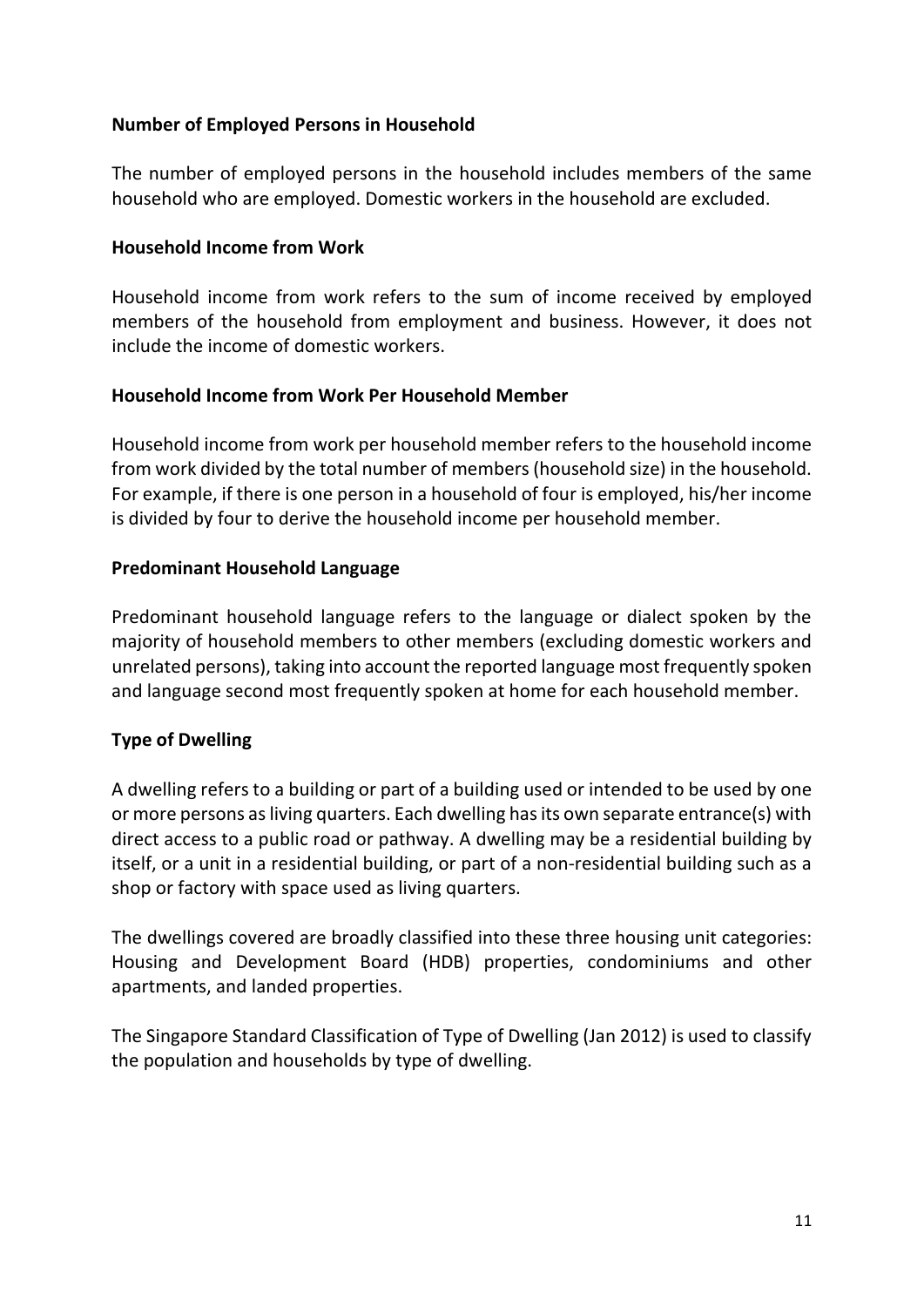## **Tenancy**

Tenancy refers to the tenure status of the household with respect to the dwelling in which the household members live. Tenancy is classified into the following three main categories:

| Owner-Occupied | Refers to a household where the household           |  |  |
|----------------|-----------------------------------------------------|--|--|
|                | reference person and/or any other member(s) in      |  |  |
|                | the household owns the dwelling unit. This includes |  |  |
|                | those which are fully paid-up as well as those with |  |  |
|                | outstanding housing loans.                          |  |  |

- *Rented* Refers to a household where the household reference person and/or any other member(s) in the household rents whole or part of the dwelling unit.
- Others **Refer to a household where the household** reference person and/or any other member(s) in the household occupies whole or part of the dwelling unit without charge (provided free by other persons (e.g., employers, relatives, friends, or any other persons)).

## **GEOGRAPHIC DISTRIBUTION AND TRANSPORT CHARACTERISTICS**

## **Planning Areas of Residence / Workplace**

Planning areas refer to areas demarcated in the Urban Redevelopment Authority's Master Plan 2019.

## **Planning Regions of Residence**

Planning regions refer to areas demarcated in the Urban Redevelopment Authority's Master Plan 2019.

#### **Floor Area of Residence**

Floor area of residence refers to the total floor area of the residential dwelling unit of which the resident is living in and may also include areas such as planter box and aircon ledge.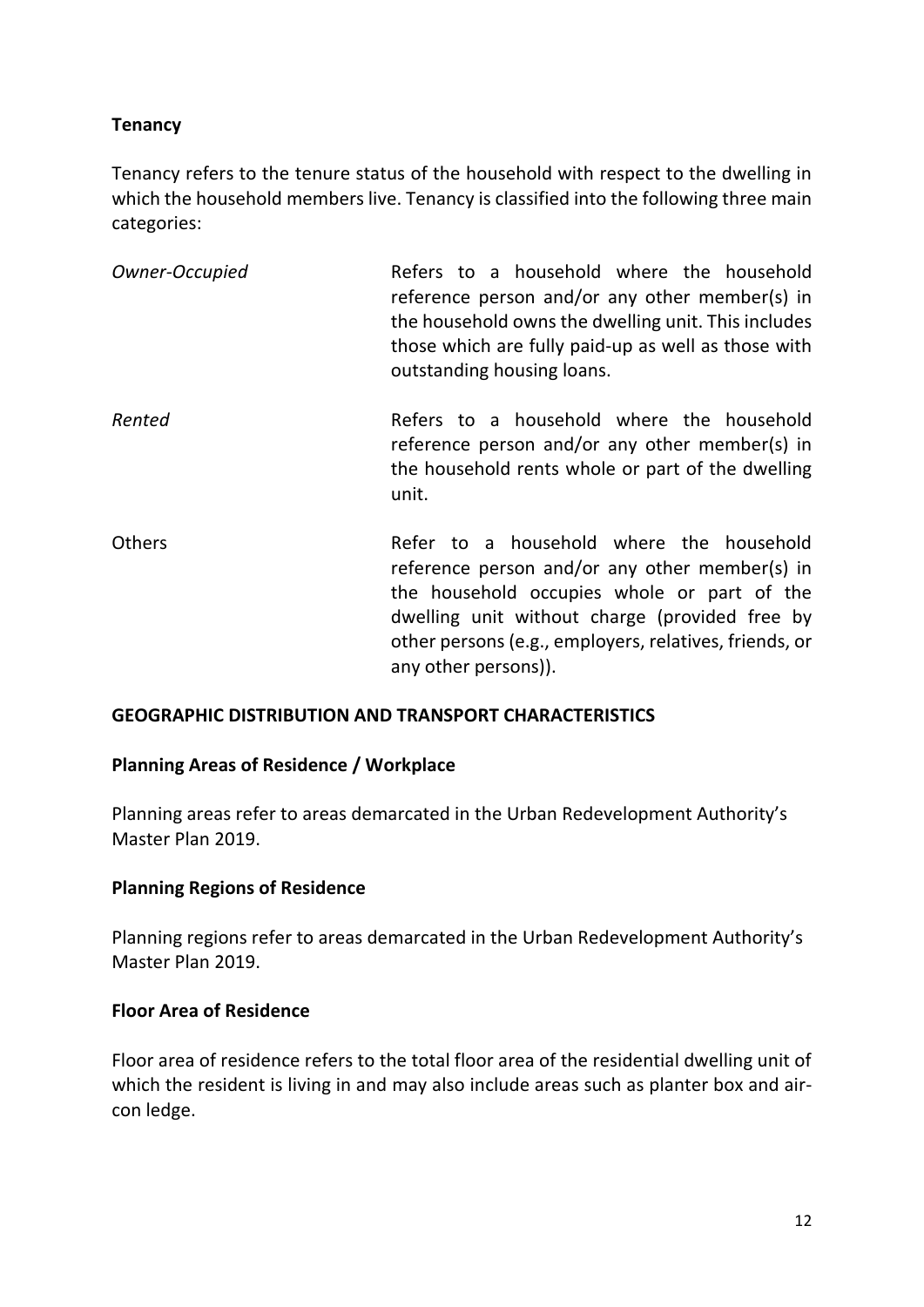## **Mode of Transport to School / Work**

Mode of transport to school or work refers to how a student or a employed resident usually travels from home to school or work respectively in each journey.

## **Travelling Time to School / Work**

Travel time to school or work refers to the total number of minutes that it usually takes a student or an employed resident to travel from home to school or to work respectively. The travel time includes time spent waiting for public transportation and walking to the bus-stop or MRT/LRT station.

### **DIFFICULTY IN PERFORMING BASIC ACTIVITIES**

Difficulty in performing basic activities refers to the difficulties a person may have as the result of physical or mental health problem(s) in performing one or more of the activities below. It excludes those caused by a lack of resources. Difficulty in performing basic activities adopts the guidelines from the Washington Group on disability statistics. The person may or may not be medically diagnosed with a disability. Difficulty in the following core functional domains refer to:

| Seeing         | Persons who have vision difficulties or problems<br>seeing even when wearing glasses (if they wear<br>glasses).                                                                |
|----------------|--------------------------------------------------------------------------------------------------------------------------------------------------------------------------------|
| <b>Hearing</b> | Persons who have some hearing limitation or<br>problems of any kind with their hearing even when<br>using a hearing aid (if they wear a hearing aid).                          |
| Mobility       | Persons who have some limitation or problems of<br>any kind walking or climbing steps without the<br>assistance of any device (wheelchair, crutches,<br>walker etc.) or human. |
| Remembering    | who have some<br>problems<br>with<br>Persons<br>remembering or focusing attention that contribute<br>to difficulty in doing their daily activities.                            |
| Self-Care      | Persons who have some problems with taking care<br>of themselves independently by washing all over<br>and dressing.                                                            |
| Communicating  | Persons who have some problems with talking,<br>listening or understanding speech such that it                                                                                 |